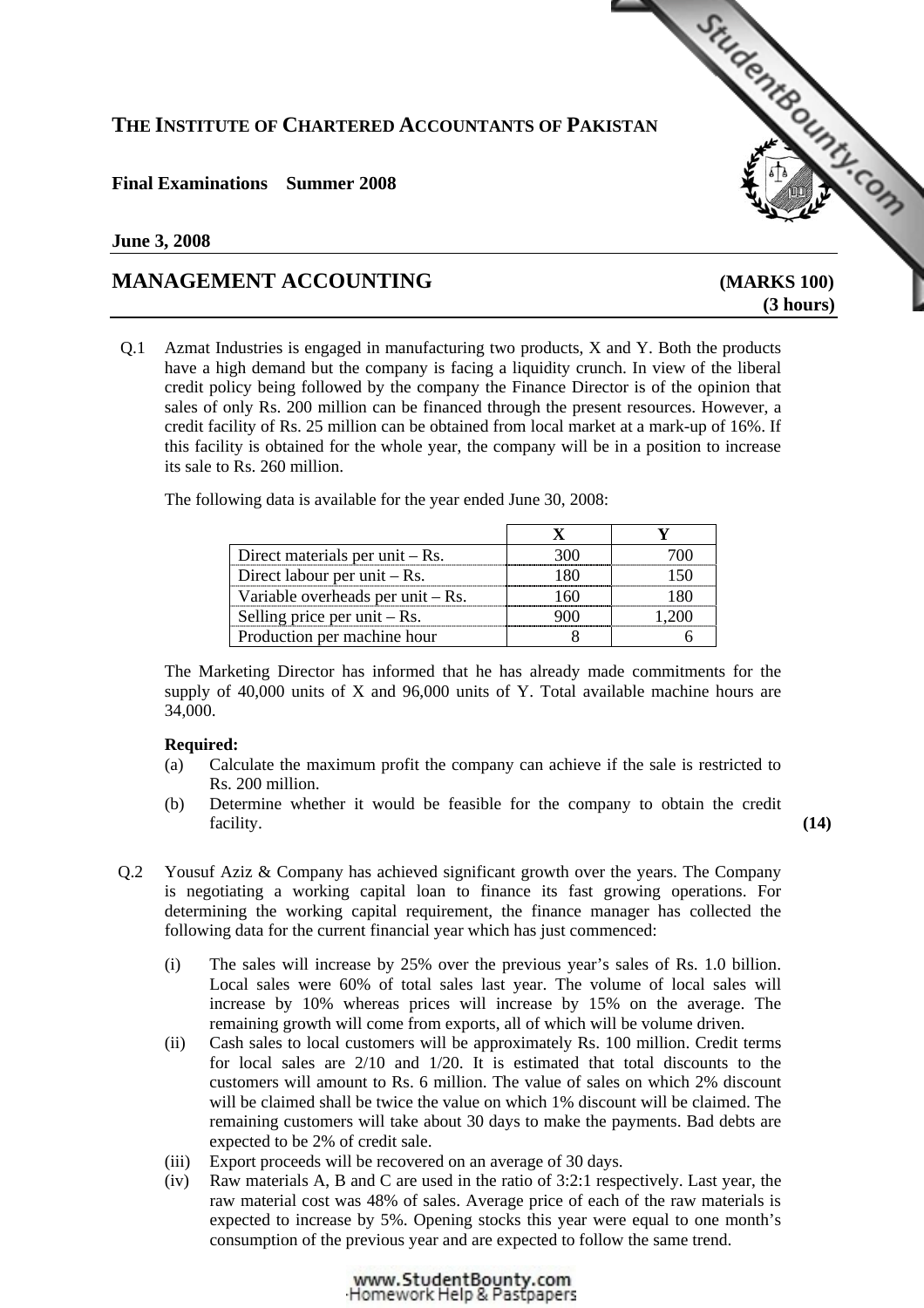- (v) The suppliers of A and B allow credit periods of 30 and 45 days respectively whereas 50% cash payment has to be made while placing order for C and the balance at the time of delivery which is 15 days after the order.
- (vi) Finished goods stock equal to one month's sale, is maintained by the company.
- (vii) During the previous year, labour, factory overheads and other administrative overheads were 15%, 10% and 8% of sales value respectively but are expected to be 16%, 12% and 10% this year. On an average, these are paid 15 days in arrears.

## **Required:**

Assuming that all transactions are evenly distributed over the year (360 days), determine the working capital at the end of the year. **(15)** 

Q.3 (a) GH Scientific Corporation is assessing the possibility of introducing a new product. The Incharge of production is confident that the product will be successful. However, the marketing department is apprehensive of the high cost of production and has advised that an in-depth market research should be carried out before launching the product. The cost of initial launch of the product is estimated at Rs. 500 million whereas the cost of carrying out the market research shall be Rs. 100 million.

The company's research analysts have developed the following estimates:

- (i) If the company starts production without carrying out market research, there is a 40% probability that it will earn a profit of Rs. 2 billion from the product, 35% probability of earning Rs. 1.2 billion and 25% probability of incurring a loss of Rs. 200 million.
- (ii) If the company decides to carry out the research there is a 60% probability that it will find the product feasible.
- (iii) If the product is found feasible the chances of profitability are as follows:

| Profit of Rs. 2.8 billion |  |
|---------------------------|--|
| Profit of Rs. 800 million |  |

(iv) If the product is not found feasible the profitability estimates are as follows:

| of Rs 700 million               |  |
|---------------------------------|--|
| Loss of $\text{Rs}$ 400 million |  |

## **Required:**

- (a) Draw a decision tree to depict the above possibilities.
- (b) Determine whether the company should carry out the research or not.

**(07) (03)** 

 (b) ABC Limited manufactures heavy equipments for use in various industries. It has recently developed and supplied eight units of a special equipment to an important customer. It took about 5,000 hours to build the first unit but thereafter a learning curve of 80% has taken effect which is expected to continue for the next 56 units.

Direct labour cost is Rs. 100 per hour. Cost of direct material is Rs. 400,000 per unit and variable overheads are estimated at Rs. 80 per direct labour hour.

#### **Required:**

A new customer has placed an order for eight units of equipment. Determine the price that the company may charge to earn a profit of 20% of sales. **(06)**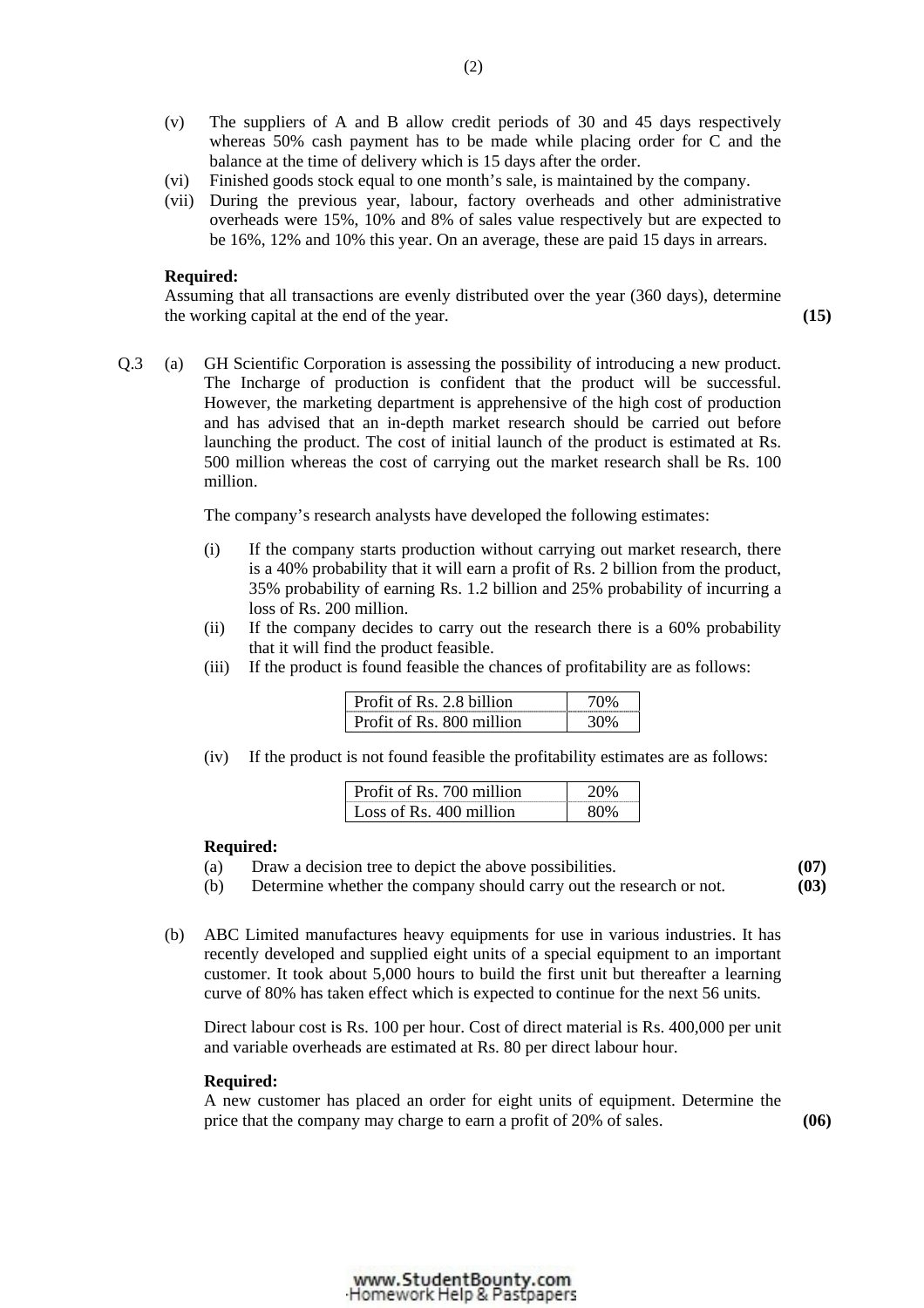Q.4 Nihal Limited manufactures a single product and uses a standard costing system. Due to a technical fault, some of the accounting data has been lost and it will take sometime before the issue is resolved. The management needs certain information urgently. It has been able to collect the following data from the available records, relating to the year ended March 31, 2008:

|                                          | Ks.        |
|------------------------------------------|------------|
| Adverse selling price variance           | 24,250,000 |
| Favourable sales volume variance         | 2,000,000  |
| Adverse material price variance $- X$    | 2,295,000  |
| Favourable material price variance $-$ Y | 2,703,000  |
| Favourable material price variance $-Z$  | 3799500    |

(i) The following variances have been ascertained:

- The overall material yield variance is nil but consumption of  $X$  is 10% below the budgeted quantity whereas consumption of Y is 6% in excess of the budgeted quantity
- Labour rate variance is nil.
- (ii) The budgeted sale price of Rs. 100 was 5.26% higher than actual sale price.
- (iii) The standard cost data per unit of finished product is as follows:

|                                 | No. of kgs | <b>Standard Cost</b> | <b>Total Cost</b> |
|---------------------------------|------------|----------------------|-------------------|
|                                 |            |                      |                   |
| ,,,,,,,,,,,,,,,,,,,,,,,,,,,,,,, |            |                      |                   |
|                                 |            |                      |                   |

- (iv) During the year, the finished goods inventory increased by 230,000 units whereas there was no change in the inventory levels of the raw materials.
- (v) Labour costs are related to the consumption of raw materials and the standard rates are as follows:

|                                             | Re. (per kg) |
|---------------------------------------------|--------------|
| Skilled labour for handling material X      | 1 00         |
| Semi-skilled labour for handling material Y | 0.75         |
| Unskilled labour for handling material Z    | 0.10         |

## **Required:**

- (a) Total actual cost of each raw material consumed
- (b) Material mix variance.
- (c) Labour Cost Variance. **(20)**
- Q.5 Ibrahim Industrial Company produces custom made machine tools for various industries. The prices are quoted by adding 50% mark-up on the cost of production which includes direct material, direct labour and variable factory overheads. The mark-up is intended to cover the non-manufacturing overheads and earn a profit. Factory overheads are allocated on the basis of direct labour hours.

The management has been using this system for many years but recent experiences have shown that some customers have been dissatisfied with the prices quoted by the company and have moved to other manufacturers. The CEO was seriously concerned when KSL, a major client showed its concerns on the prices quoted by the company and has asked the management accountant to carry out a critical evaluation of the costing and pricing system.

#### www.StudentBounty.com Homework Help & Pastpapers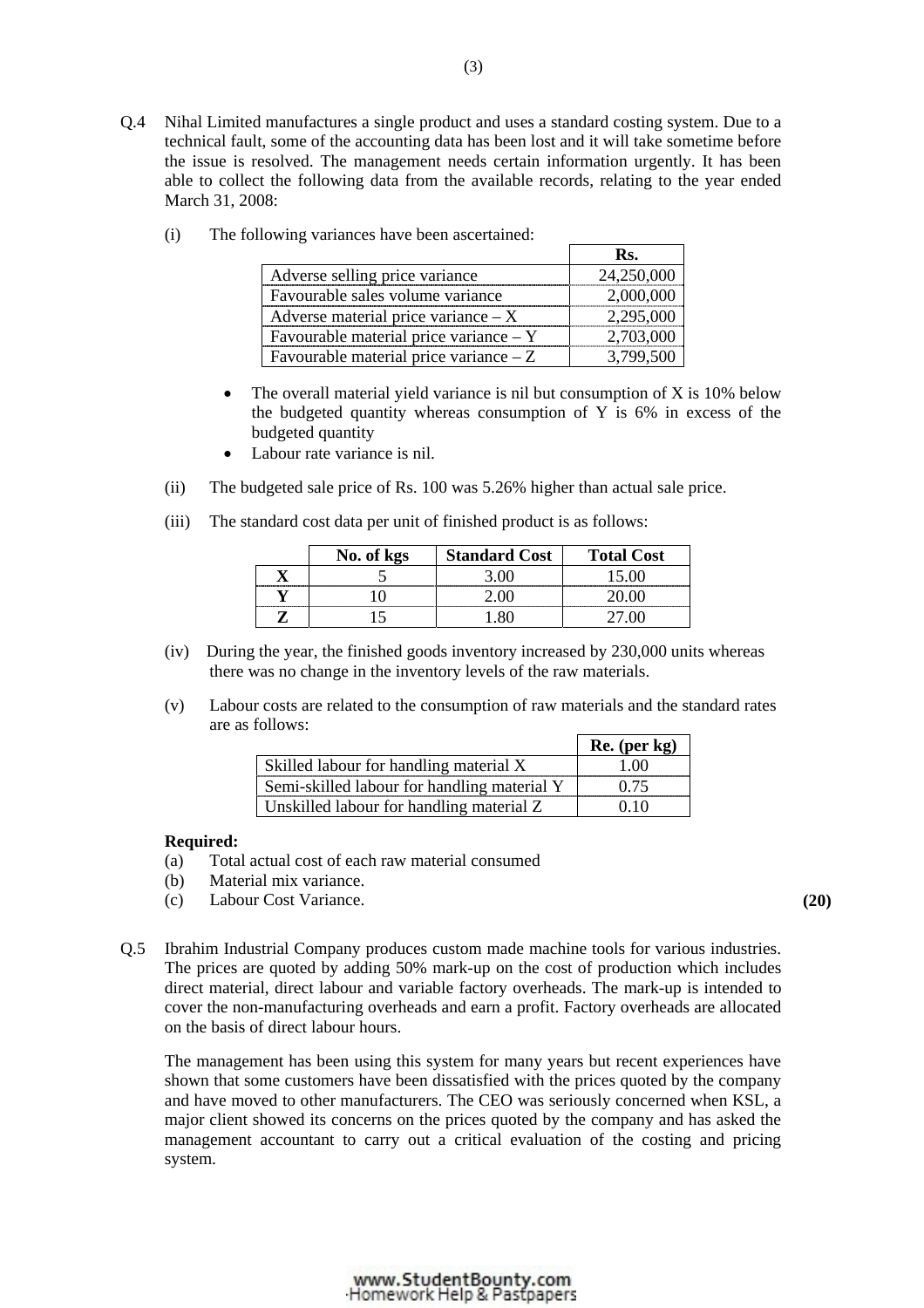|            | <b>Activity Centre</b>        | <b>Basis of Allocation</b>           | <b>Budgeted Activity</b><br>level           |
|------------|-------------------------------|--------------------------------------|---------------------------------------------|
|            | Activity 1   Manufacturing    | Direct labour hours                  | 72,000 hours                                |
|            | Activity 2   Customer Service | No. of days to<br>complete the order | 120 order days                              |
|            | Activity 3   Order Processing | Number of orders                     | 20 orders                                   |
| Activity 4 | Warehousing                   | Cost of Direct material              | Direct materials usage<br>of Rs. 40 million |

 The management accountant has devised an activity based costing system consisting of four activity centres. The related information is as follows:

The budgeted costs for the period are given below:

| <b>Description</b>            | Amount (Rs.) |
|-------------------------------|--------------|
| Direct material               | 40,000,000   |
| Direct labour                 | 18,000,000   |
| Indirect labour               | 7,200,000    |
| Other manufacturing overheads | 9,000,000    |
| Quality control               | 1,500,000    |
| Administrative salaries       | 3,000,000    |
| Transportation                | 1,260,000    |
|                               | 79,960,000   |

 On the basis of a careful study, the distribution of costs to activity centres has been recommended on the following basis:

|                         | <b>Activity</b> | <b>Activity</b> | <b>Activity</b> | <b>Activity</b> | <b>Not</b> | <b>Total</b> |
|-------------------------|-----------------|-----------------|-----------------|-----------------|------------|--------------|
|                         |                 |                 |                 | 4               | allocated  |              |
| Indirect labour         | 60%             | 20%             | <b>NIL</b>      | 20%             | NIL        | 100%         |
| Machine-related Costs   | 95%             | <b>NIL</b>      | <b>NIL</b>      | $0.5\%$         | NIL.       | 100%         |
| Quality control         | 60%             | 40%             | <b>NIL</b>      | NIL.            | NIL.       | 100%         |
| Transportation          | 10%             | 70%             | <b>NIL</b>      | 20%             | NH.        | 100\%        |
| Administrative salaries | <b>NIL</b>      | $\rm NIL$       | 20%             | 25%             | 55%        | 100%         |

The data related to the order placed by KSL is as under:

| Estimated direct material cost (Rs.) |  |
|--------------------------------------|--|
| Direct labour (hours)                |  |
| No. of days to complete the order    |  |
|                                      |  |

## **Required:**

- (a) Calculate activity cost driver rates for each of the above activities.
- (b) Compute the amount of discount that can be offered to KSL on the price that has been quoted to them, if the Activity Based Costing system is used and the management wants to earn a minimum contribution margin of 20% of the quoted price.  $(15)$

- Q.6 Kamran Limited (KL) produces a variety of electrical appliances for industrial as well as domestic use. The average life of the equipments is six years. According to the terms of sale, the company has to provide free after sales service, including parts, during the warranty period of one year. Thereafter, the services are provided at market rates. The company has hired Ahmed Hasan Associates (AHA) to provide these services on the following terms and conditions:
	- The material required for repairs carried out during the warranty period is provided by KL. For customers whose warranty period has expired, the material supplied to AHA is billed at cost plus a mark-up of 15%.